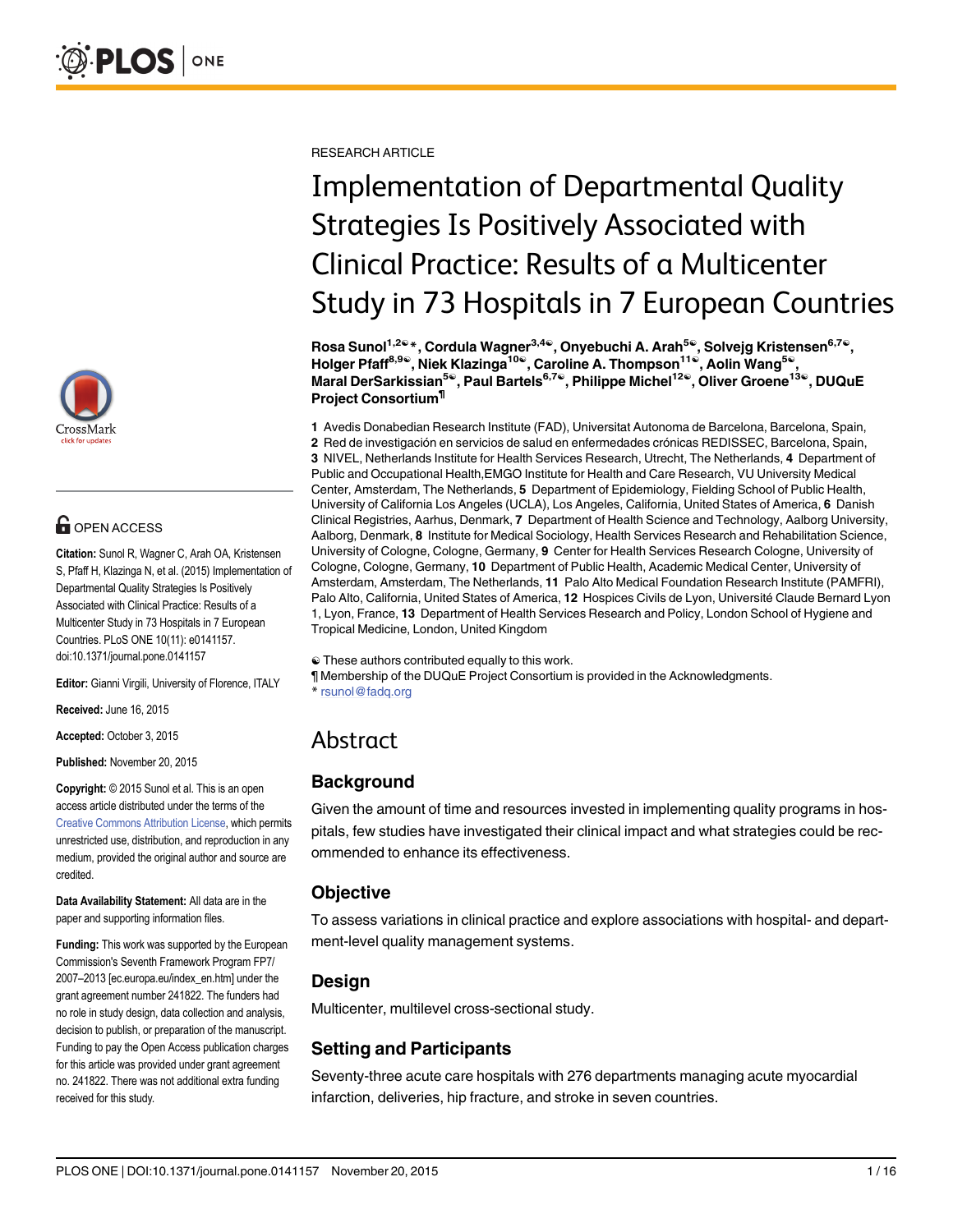<span id="page-1-0"></span>

Competing Interests: The authors have declared no compiting interest exists.

#### Intervention

None.

### Measures

Predictor variables included 3 hospital- and 4 department-level quality measures. Six measures were collected through direct observation by an external surveyor and one was assessed through a questionnaire completed by hospital quality managers. Dependent variables included 24 clinical practice indicators based on case note reviews covering the 4 conditions (acute myocardial infarction, deliveries, hip fracture and stroke). A directed acyclic graph was used to encode relationships between predictors, outcomes, and covariates and to guide the choice of covariates to control for confounding.

### Results and Limitations

Data were provided on 9021 clinical records by 276 departments in 73 hospitals. There were substantial variations in compliance with the 24 clinical practice indicators. Weak associations were observed between hospital quality systems and 4 of the 24 indicators, but on analyzing department-level quality systems, strong associations were observed for 8 of the 11 indicators for acute myocardial infarction and stroke. Clinical indicators supported by higher levels of evidence were more frequently associated with quality systems and activities.

### **Conclusions**

There are significant gaps between recommended standards of care and clinical practice in a large sample of hospitals. Implementation of department-level quality strategies was significantly associated with good clinical practice. Further research should aim to develop clinically relevant quality standards for hospital departments, which appear to be more effective than generic hospital-wide quality systems.

### Introduction

Substantial research has been undertaken on the assessment and improvement of the quality of health care delivery in the past 30 years. While considerable progress has been made, quality and safety problems persist and the debate on how to accelerate and sustain quality management is more relevant than ever  $[1-4]$  $[1-4]$  $[1-4]$ . In response to this debate, a new research line related to the effectiveness of quality management has emerged in the last 10 to 15 years, with a focus on questions such as "Does quality management lead to better quality of care?", "Which quality tools are most effective?", and "What factors are associated with the effective implementation of quality management systems?"  $[5-11]$  $[5-11]$  $[5-11]$  $[5-11]$ . These questions are highly relevant for hospital managers and clinicians aiming to implement quality management systems targeting organizationspecific quality and safety issues.

Quality management systems can be understood as sets of interacting activities, methods, and procedures used to direct, monitor, control, and improve quality of care  $[12]$ . They usually exist at the highest levels of the organization and are operationalized into specific quality improvement activities within smaller organizational units. It is assumed that quality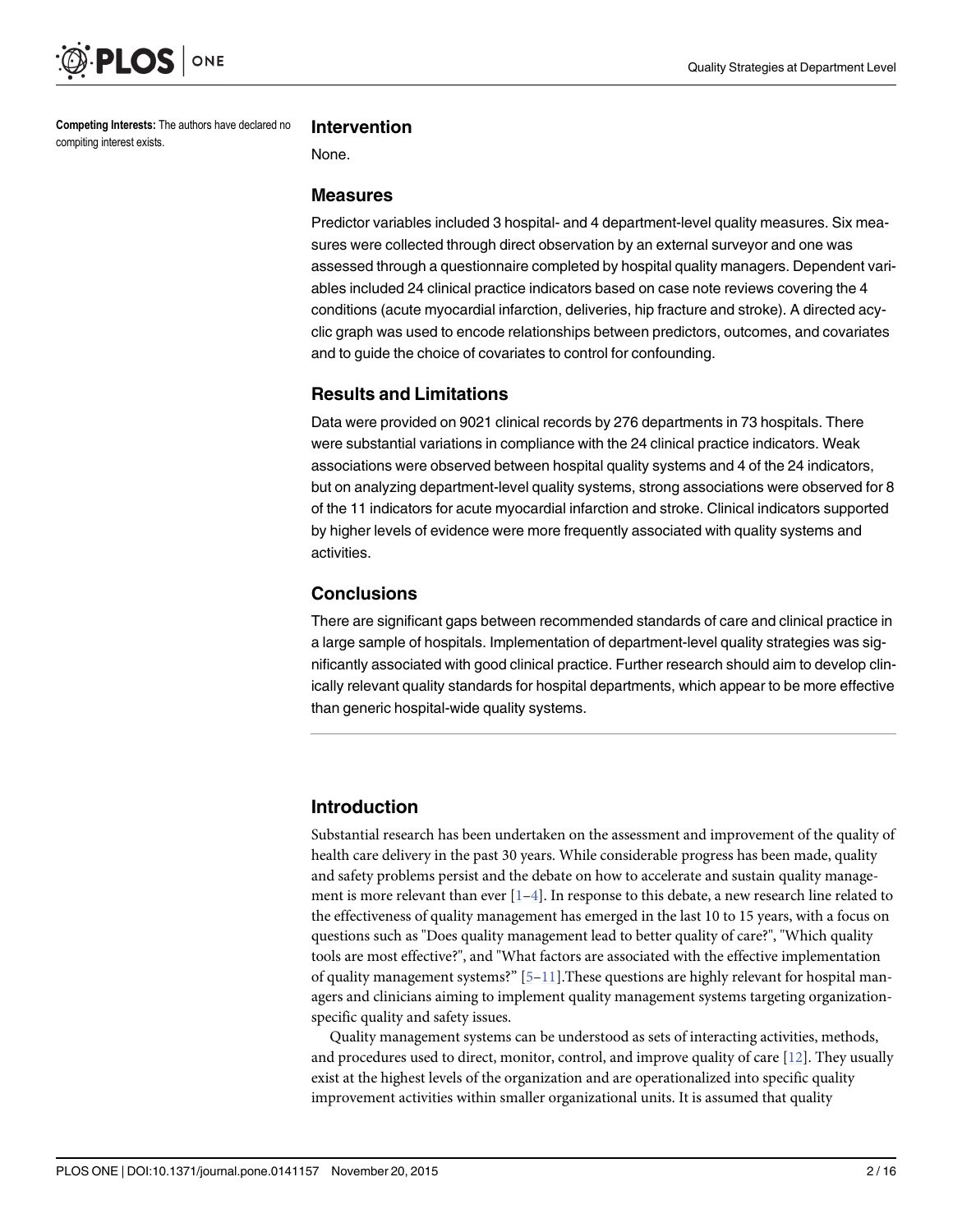<span id="page-2-0"></span>management systems are a prerequisite for the systematic application and sustainability of quality improvement activities through smaller units, which are needed to reduce undesired variations in clinical practice and to improve the effectiveness, safety, and patient-centeredness of care [\[13\]](#page-14-0).

While variations in clinical practice are well documented, there is little evidence on factors associated with the uptake of quality management activities by hospitals or on their impact on clinical practice. A recent systematic review identified a number of studies exploring factors positively associated with the implementation of quality management systems [[14](#page-14-0)]. Previous reports have identified positive associations between engagement in quality improvement activities and a range of perceived outcomes (e.g., patient satisfaction, productivity, and physician-nurse relations) and quality improvement outputs (e.g., use of ID bracelets) [\[6,](#page-14-0) [13,](#page-14-0) [15\]](#page-14-0). However, none of these studies have investigated the impact of quality management systems on clinical practice. Our study seeks to address this gap.

The study was conducted as part of the "Deepening our understanding of quality improvement in Europe (DUQuE)" project, which was funded by the European Union's Seventh Research Framework Program. The overall aim of the project was to study relationships between organizational quality improvement systems and organizational culture, professional involvement, and patient empowerment at hospital and department levels, and to analyze the quality of health care delivery in terms of clinical effectiveness, patient safety, and patient experiences. In previous work, we explored the effects of hospital-level quality management systems on quality activities at the department level, and found mixed results, with positive but weak associations [\[16\]](#page-14-0). Our specific objectives in the present study were to assess performance based on clinical practice indicators and to explore their association with the implementation of hospital and departmental quality management systems in 4 clinical settings in a large sample of European hospitals.

### Methods

### Study Design, Setting and Population

In this multicenter cross-sectional study, data were collected at the hospital-, department-, and patient-level through questionnaires administered to managers and health professionals, retrospective case note reviews, and direct observation. Hospitals with more than 130 beds were randomly selected in each the participating countries: Czech Republic, France, Germany, Poland, Portugal, Spain, and Turkey. Including criteria was to reach general acute care hospitals, with a minimum hospital size of 130 beds that had a sufficient volume of care to ensure recruitment of 30 patients per condition over a 4-month period (a sample frame of a minimum of 90 patients). Specialty hospitals, hospital units within larger hospitals, and hospitals not providing care for the four clinical conditions of study were excludedn each hospital, detailed information was collected on 4 conditions: acute myocardial infarction, vaginal deliveries, hip fractures, and stroke. For each condition, we reviewed 35 consecutive cases that fulfilled the study's inclusion and exclusion criteria study. Data for the clinical practice indicators were retrieved through retrospective case note review using a standardized data collection sheet and a manual translated into the local language. The review of case notes was organized locally according to protocol and performed by trained hospital staff with clinical background knowledge and experience with local clinical and documentation practice and not being involved in the practice being assessed. Other department's data was retrieved from the department seeing most patients from the studied condition and emergency area (if applicable). All data were collected between May 2011 and February 2012. The data collection strategy was informed by a sample size calculation that took into account the multilevel structure of the study  $[17]$  $[17]$  $[17]$ . The broader theoretical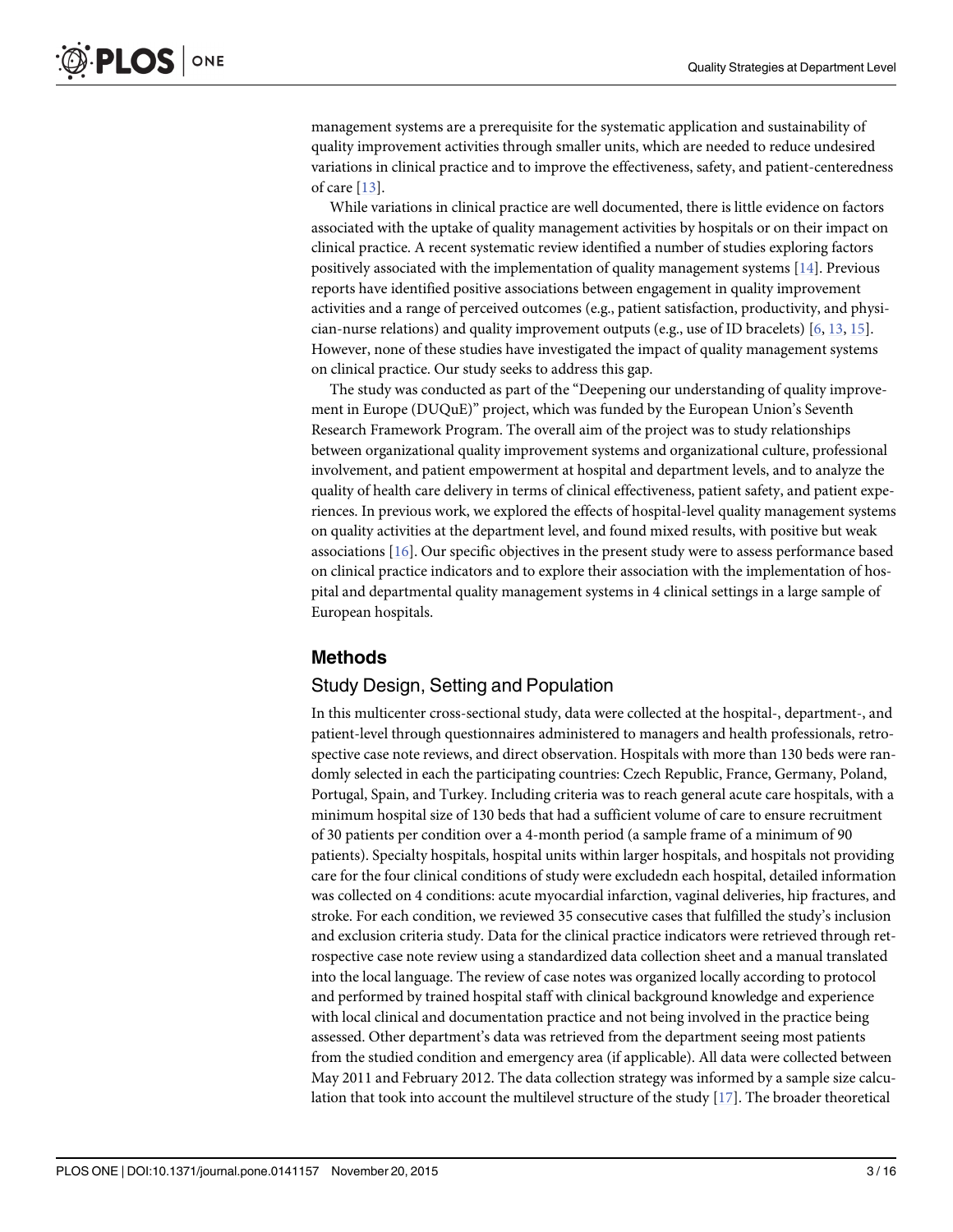<span id="page-3-0"></span>conceptual framework, detailed objectives and methods, and different constructs assessed within the DUQuE project are described in detail elsewhere [[18](#page-14-0)].

### Outcomes, Predictors and Covariates

The outcome variables consisted of a set of 19 single clinical practice indicators selected based on a review of the literature and a systematic rating procedure by individual experts and relevant European scientific societies to assess their relevance, applicability, and feasibility. In addition, 5 clinical practice summary measures were constructed (see Textbox 1). Each clinical indicator was assigned a level of evidence rating (A, B, C, etc.) based on the scientific evidence quoted in the pertinent clinical practice guidelines [[18](#page-14-0)].

### Textbox 1. Clinical practice summary indicators and predictor variables (measuring the implementation of quality management systems at the hospital and department levels)

#### Clinical practice summary indicators

- Acute AMI: a) Was reperfusion therapy given on time (fibrinolytic agent administered within 75 minutes of hospital arrival or primary percutaneous coronary intervention within 90 minutes)?; b) Were all appropriate medications (including anti-platelet drugs, beta-blockers, statin and ACE inhibitors) prescribed (or contraindicated) at discharge?
- Routine vaginal deliveries: Were there any **birth-related complications** (blood transfusion, acute C-section (planned vaginal delivery that finished in a C-section), instrumentation needed during vaginal delivery, third- or fourth-degree laceration, or newborn Apgar score <7 at 5 minutes)?
- Hip fractures: What percentage of recommended care was delivered? (This was calculated from the following measures: prophylactic antibiotic within 60 minutes prior to surgical incision, prophylactic thrombolytic treatment received on the same day of admission, patient mobilized within 24 hours after surgery and patients with in-hospital surgical waiting time <48 hours.)
- Stroke: Did stroke patients receive appropriate care?: (Appropriate care included treatment with an antiplatelet inhibitor within 48 hours, performance of a CT or MRI within 24 hours, and mobilization of the patient within 48 hours.)

Clinical practice summary indicators had 3 possible values: "Yes", "No", or "Not applicable".

#### Predictors at the hospital level\*\*

• Quality Management Systems Index (QMSI). The QMSI is an overall measure of the extent of implementation of quality management systems and has 9 dimensions: 1) quality policy documents, 2) quality monitoring by hospital board, 3) training of professionals, 4) formal protocols for infection control, 5) formal protocols for medication and patient handling, 6) analysis of performance of care processes, 7) analysis of performance of professionals, 8) analysis of patient feedback, and 9) evaluation of results.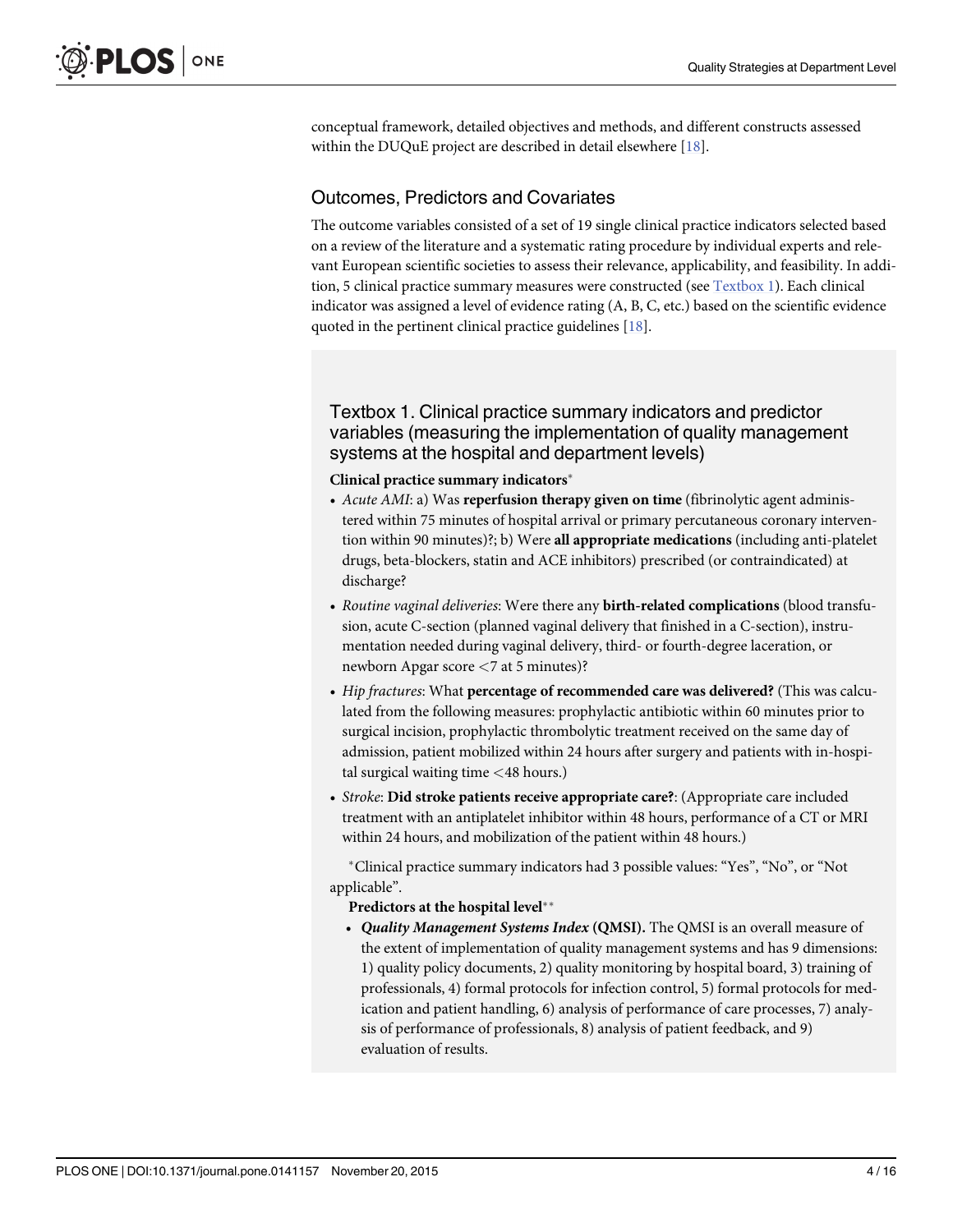- <span id="page-4-0"></span>Quality Management Compliance Index (QMCI). The QMCI is a measure of how the hospital management oversees hospital quality program initiatives and has 4 dimensions: 1) quality planning, 2) monitoring of patient/professional opinions, 3) monitoring of quality systems, and 4) improvement of quality through staff development activities.
- Clinical Quality Implementation Index (CQII). The CQII measures the implementation of quality efforts throughout the hospital and analyzes continuous improvement in clinical areas with 7 dimensions: 1) prevention of hospital infections, 2) medication management, 3) prevention of patient falls, 4) prevention of patient ulcers, 5) routine testing of elective surgery patients, 6) safe surgical practices, and 7) prevention of patient deterioration.

All quality management measures are rated from 0 (lowest possible score) to 10 (highest possible score). Methods for the construction of all measures, including results from the factor analysis and rationale for the dimensions selected are provided in detail elsewhere [\[19](#page-14-0)–[21\]](#page-14-0).

#### Predictors at the department level\*\*\*

- Specialized expertise and responsibility (SER). This assesses professional expertise and the allocation of clinical responsibilities. [\[21\]](#page-14-0)
- Evidence-based organization of pathways (EBOP). This assesses the extent to which departmental organizational processes incorporate evidence-based care recommendations (as expressed in NICE quality standards and SIGN audit tools)  $[22-26]$  $[22-26]$  $[22-26]$  $[22-26]$  $[22-26]$ .
- Patient Safety Strategies (PSS). These identify the application of strategies for ensuring patient safety recommended by international agencies including patient identification, hand hygiene, medication management, resuscitation processes and adverse event declaration [[21](#page-14-0), [26](#page-14-0)]
- Clinical Review (CR). This assesses the use of clinical audit and systematic monitoring as part of department-level quality management activities.  $[21]$

\*\*\* All department quality measures were rated on a 5-point Likert scale and were common to all conditions, except EBOP, which was based on specific evidence findings for each condition.

Predictor variables measuring characteristics of quality management system implementation included 3 quality index scores at the hospital level and 4 quality measures at the department level that cover complementary aspects of quality management systems. These measures were build on previously validated tools, and their detailed (psychometric) properties are described elsewhere  $[19-21]$  $[19-21]$  $[19-21]$  $[19-21]$  (see [Textbox 1\)](#page-3-0). One of the measures (the Quality Management Systems Index) was derived from a questionnaire administered to hospital quality managers. The other 6 measures were collected through direct observation by an external trained surveyor.

Additional variables collected and included in multivariate analyses included the country in which the hospital was based, hospital teaching status (teaching versus non-teaching), hospital size  $(<$  200, 200-500, 501-1000, or  $>$  1000 beds), hospital ownership (public versus private), and the gender and age of each patient included in the chart review population.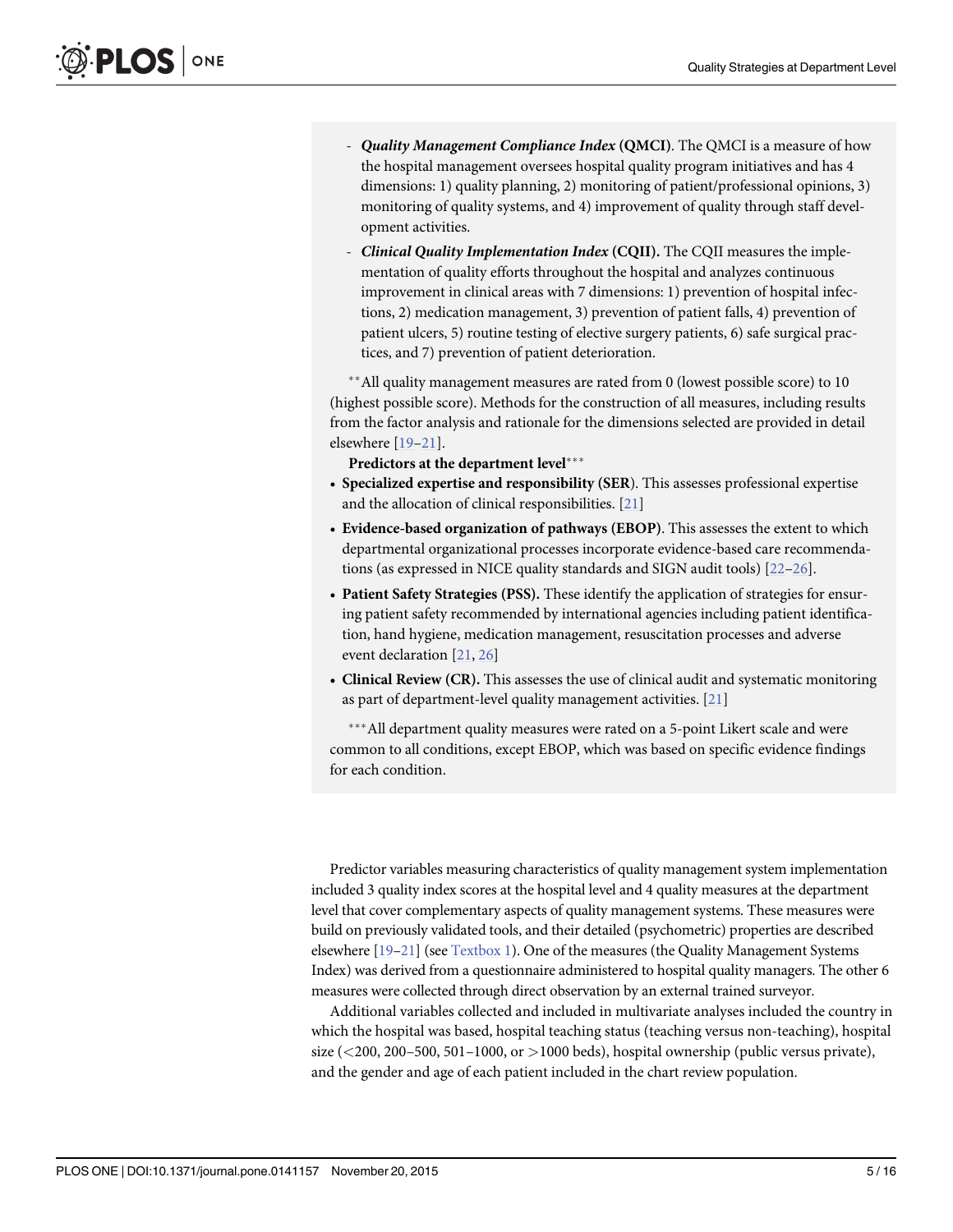### <span id="page-5-0"></span>Hypothesis and analytical strategy

We hypothesized that the implementation of hospital-level quality management systems and department quality activities (positively) predicted on clinical practice for all 4 conditions analyzed (acute AMI, vaginal deliveries, hip fractures, and stroke). We first described the hospitals in the sample, the mean scores for hospital- and department-level quality measures, the characteristics of the patients in the chart review population, and compliance with clinical indicators for each pathway analyzed. For categorical variables we calculated frequencies and percentages. For continuous variables, we calculated the mean and standard deviation. We provide details on missing data in the descriptive tables, but multivariable analyses excluded patients with incomplete records for any of the variables (exposure, confounders, and clinical practice indicators).

A directed acyclic graph (DAG) was used to depict our knowledge and assumptions about the (plausible) relations between predictors: hospital quality management measures, quality activities at the department level, and clinical practice indicators. Variable selection for the statistical models in this paper was guided by the DAG shown in Fig 1.



Fig 1. Directed acyclic graph (DAG) guiding the analysis and showing hypothesized relationships between predictors, outcome, and covariates in this study. Directed acyclic graph (DAG) used to guide the analysis and showing hypothesized relationships between predictors, outcome, and covariates in this study. Unidirectional arrows show an effect and bidirectional dashed arrows show a correlation. Black unidirectional arrows show the relationships tested and quantified in this article, whereas the gray arrows show relationships between other variables that guided the choice of confounding variables to control for in the analyses.

doi:10.1371/journal.pone.0141157.g001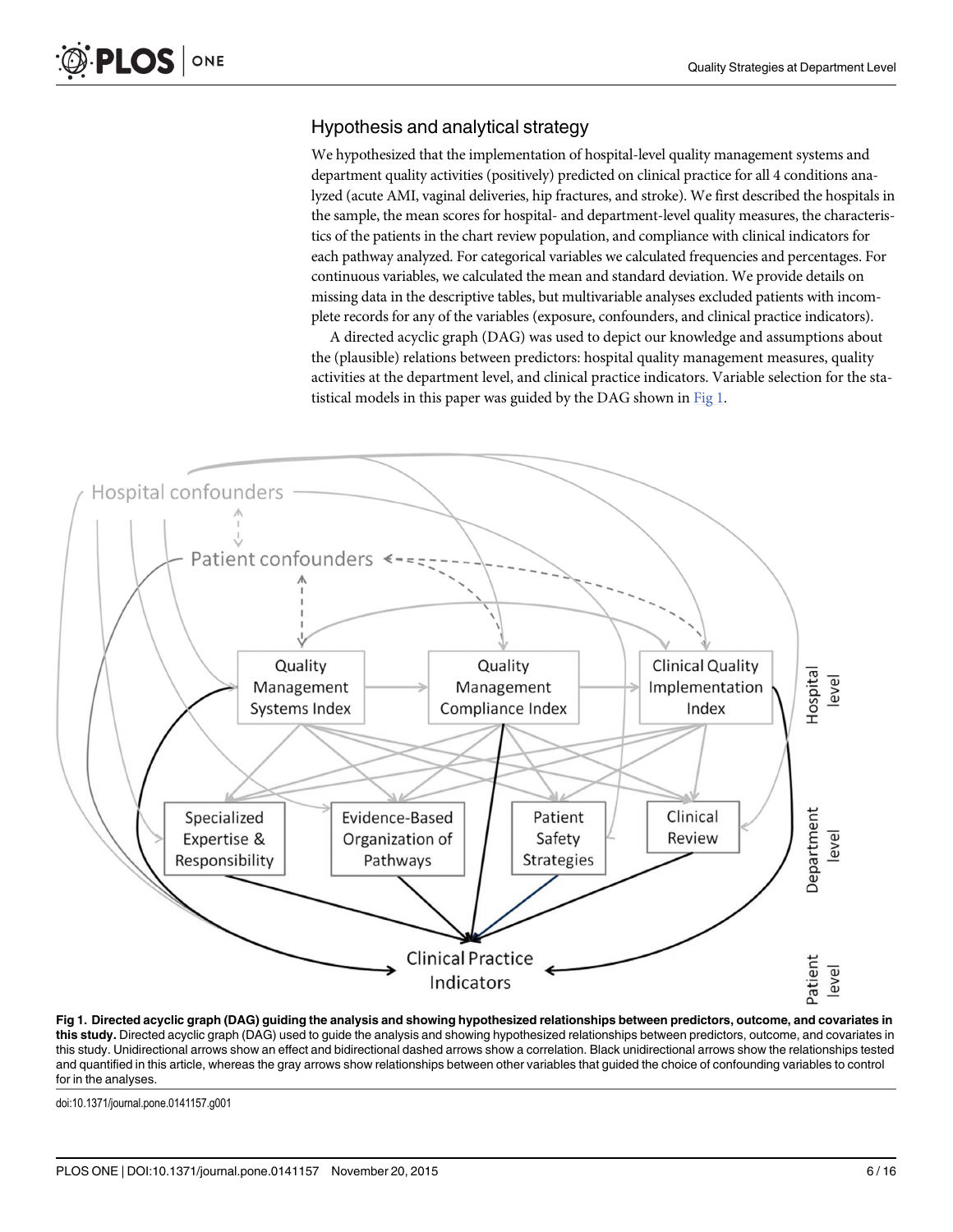<span id="page-6-0"></span>The edges in this graph encode relationships between predictors, outcomes, and covariates, and are governed by rules that affect choice of covariates to control for confounding [[27](#page-14-0)–[29](#page-15-0)]. For example, because we assumed that QMSI predicted QMSCI, when estimating the relationship between QMSCI and a patient-level measure, we additionally controlled for QMSI, as it would be a confounding variable for the relation of interest.

We estimated multivariate binomial logistic models with random intercept by hospital to account for clustering of patients within hospitals for all clinical indicators except percentage of recommended care delivered in the hip fracture pathway, for which we used multivariate ordinal logistic mixed model (also with random intercept by hospital). Our models were adjusted for confounding fixed effects at the country level (country), hospital level (number of beds, teaching status, ownership), and patient level (age, gender, education level), in addition to quality measures as dictated by the DAG in [Fig 1.](#page-5-0) Results of associations are presented in clustered forest plots for each type of hospital- or department-level quality management measure (exposure variables). All statistical analyses were carried out in SAS (version 9.3, SAS Insti-tute Inc., Cary, NC, 2012) and the forest plots were created using R [\[30](#page-15-0)]

DUQuE fulfilled the ethic requirements for research projects as described in the  $7<sup>th</sup>$  framework of EU DG Research. Ethics approval was granted through the Bioethical Committee of the Department of Health of the Government of Catalonia, Spain on 12th February 2010, in writing by Dr Josep M Busquets, responsible for bioethics at the Department of Health. Data collection in each country complied with confidentiality requirements according to national legislation or standards of practice of that country. Patient records and other information was anonymized and de-identified prior to analysis.

### **Results**

Overall, 276 departments from 73 hospitals in 7 countries (87% of expected) provided valid data. The hospital and department characteristics are shown in [Table 1.](#page-7-0) Most hospitals were public ( $n = 58, 79.4\%$ ) and almost half had a teaching function ( $n = 33, 45.2\%$ )

A total of 9021 clinical records (77% of expected) were analyzed. Their characteristics are shown in [Table 2.](#page-7-0)

[Table 3](#page-8-0) shows descriptive statistics for the predictor variables, which reveal that departments dealing with hip fractures have the lowest implementation scores for quality management activities, with the exception of patient safety strategies. The highest variation in quality between departments was observed for evidence-based organization of pathways and clinical review.

Descriptive results for the clinical practice indicators are shown in [Table 4](#page-9-0). Mean compliance for single indicators was 79.8%, but rates varied considerably, for example from 42.7% for mobilization of hip fracture patients within 24 hours of surgery to 97.7% for prescription of anti-platelets at discharge in AMI. Although some level A evidence-based practice indicators seem to be fully implemented (e.g., anti-platelet prescription at discharge for AMI), performance was generally low in other areas, such as admission to a specialized stroke unit (or specific area) within 24 hours of arrival for stroke patients (compliance of 50.5%) or appropriate use of antibiotic or thrombotic prophylaxis in hip fracture patients (70.3% and 69.8% respectively). Analysis of compliance with the 5 clinical indicator summary measures showed compliance with two measures in approximately two-thirds of patients: appropriate prescription of all medication at discharge for AMI and complication-free births. Compliance was over 50% for the appropriate management of stroke and under 50% for 2 measures: administration of appropriate, timely reperfusion therapy for AMI patients (40%) and delivery of 75% of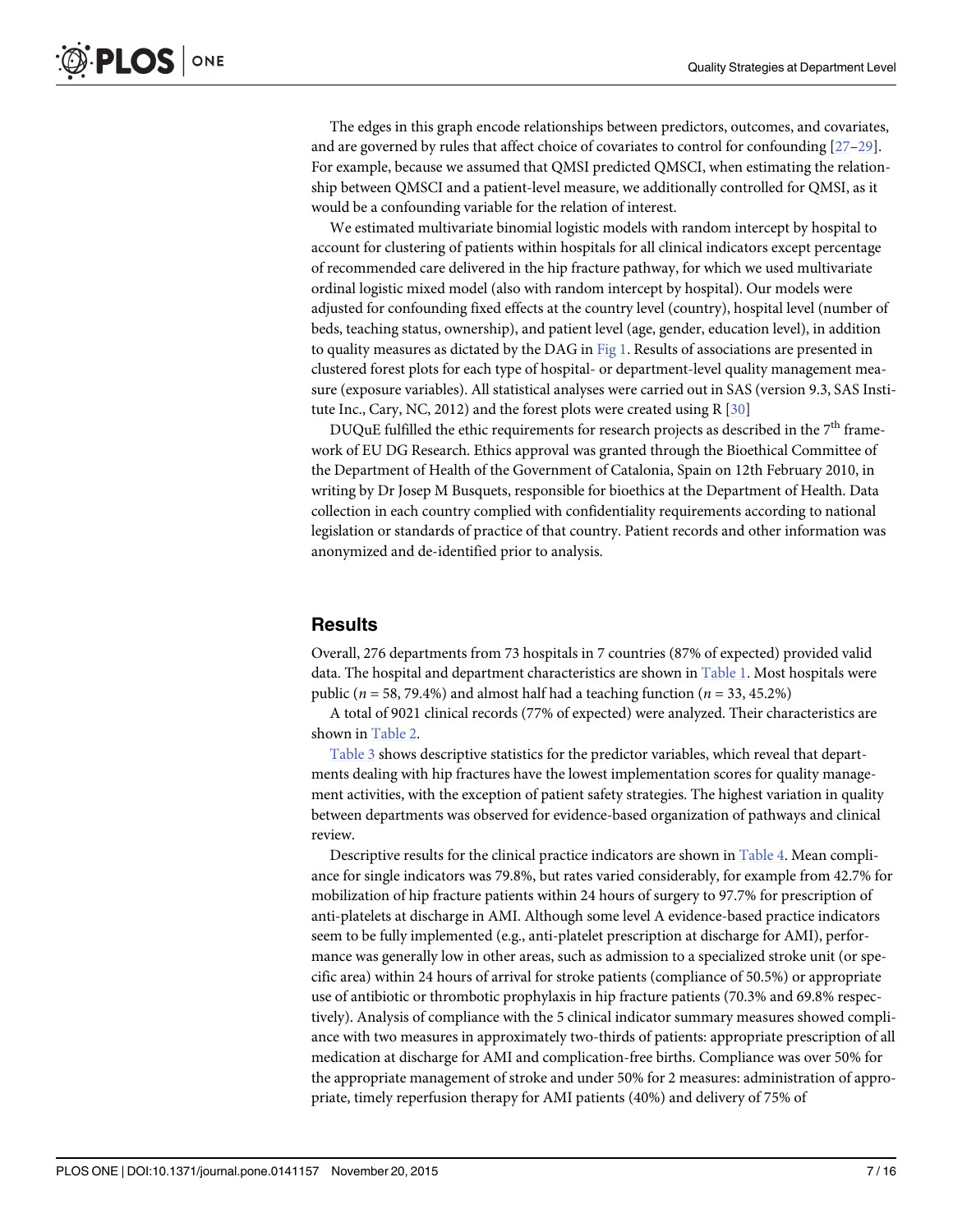| Characteristic                         | n              | (%)    |
|----------------------------------------|----------------|--------|
| All Hospitals                          | 73             | (100)  |
| <b>Czech Republic</b>                  | 12             | (16.4) |
| France                                 | 11             | (15.0) |
| Germany                                | $\overline{4}$ | (5.4)  |
| Poland                                 | 12             | (16.4) |
| Portugal                               | 10             | (13.6) |
| Spain                                  | 12             | (16.4) |
| Turkey                                 | 12             | (16.4) |
| Departments                            | 276            | (100)  |
| Acute myocardial infarction            | 63             | (22.8) |
| <b>Stroke</b>                          | 69             | (25.0) |
| Hip fracture                           | 72             | (26.0) |
| <b>Deliveries</b>                      | 72             | (26.0) |
| Teaching hospitals                     | 33             | (45.2) |
| Public hospitals                       | 58             | (79.4) |
| Approximate number of beds in hospital |                |        |
| $200$                                  | $\overline{7}$ | (9.5)  |
| 200-500                                | 22             | (30.1) |
| 501-1000                               | 31             | (42.4) |
| >1000                                  | 13             | (17.8) |

#### <span id="page-7-0"></span>[Table 1.](#page-6-0) Characteristics of Hospitals That Participated in the Study.

doi:10.1371/journal.pone.0141157.t001

recommended care for hip fracture patients (30.7%). We also report in this table the range of country specific values for clinical indicators regarding their percentage of positive achievement

At the hospital level, positive associations between quality management system and clinical indicators were found for only 4 of the 24 indicators analyzed: reperfusion therapy given in AMI (OR, 1.20; 95% CI 1.03 to 1.41), delivery of 75% of recommended care to hip fracture patients (OR, 1.17; 95% CI 1.03 to 1.33), admission to a specialized stroke unit (OR, 1.45; 95% CI 1.04 to 2.03) and administration of aspirin/antiplatelet drug within 48 hours of arrival at hospital (OR, 1.14; 95% CI 1.02 to 1.28). In this last case, a weak negative association was found with QMSI (OR, 0.94; 95% CI 0.88 to 1.00).

At the department level  $(Fig_2)$ , we found substantially more significant associations between department-level quality activities and the clinical indicators analyzed, with a positive association observed for 50% of the indicators (12/24).

| Table 2. Characteristics of Patients in the Chart Review. |  |
|-----------------------------------------------------------|--|
|-----------------------------------------------------------|--|

| <b>Characteristics</b>             | <b>All Departments</b><br>Acute<br><b>Myocardial</b><br><b>Infarction</b> |        |      |        | <b>Deliveries</b> |        | <b>Hip Fracture</b> | <b>Stroke</b> |      |        |
|------------------------------------|---------------------------------------------------------------------------|--------|------|--------|-------------------|--------|---------------------|---------------|------|--------|
| Total number of cases (% of total) | 9021                                                                      | (100)  | 2019 | (22.3) | 2337              | (25.9) | 2288                | (25.3)        | 2377 | (26.3) |
| Sex n (%)                          |                                                                           |        |      |        |                   |        |                     |               |      |        |
| Female                             | 5754                                                                      | (63.7) | 589  | (29.1) | 2337              | (100)  | 1701                | (74.3)        | 1127 | (47.4) |
| Age (years), Mean (SD)             | 62.4                                                                      | (23.0) | 64.9 | (13.8) | 26.7              | (5.0)  | 81.3                | (7.8)         | 70.8 | (15.4) |
| Age not reported, $n$ $(\%)$       | 538                                                                       | (6.0)  | 15   | (0.7)  | 461               | (19.7) | 49                  | (2.1)         | 13   | (0.5)  |

doi:10.1371/journal.pone.0141157.t002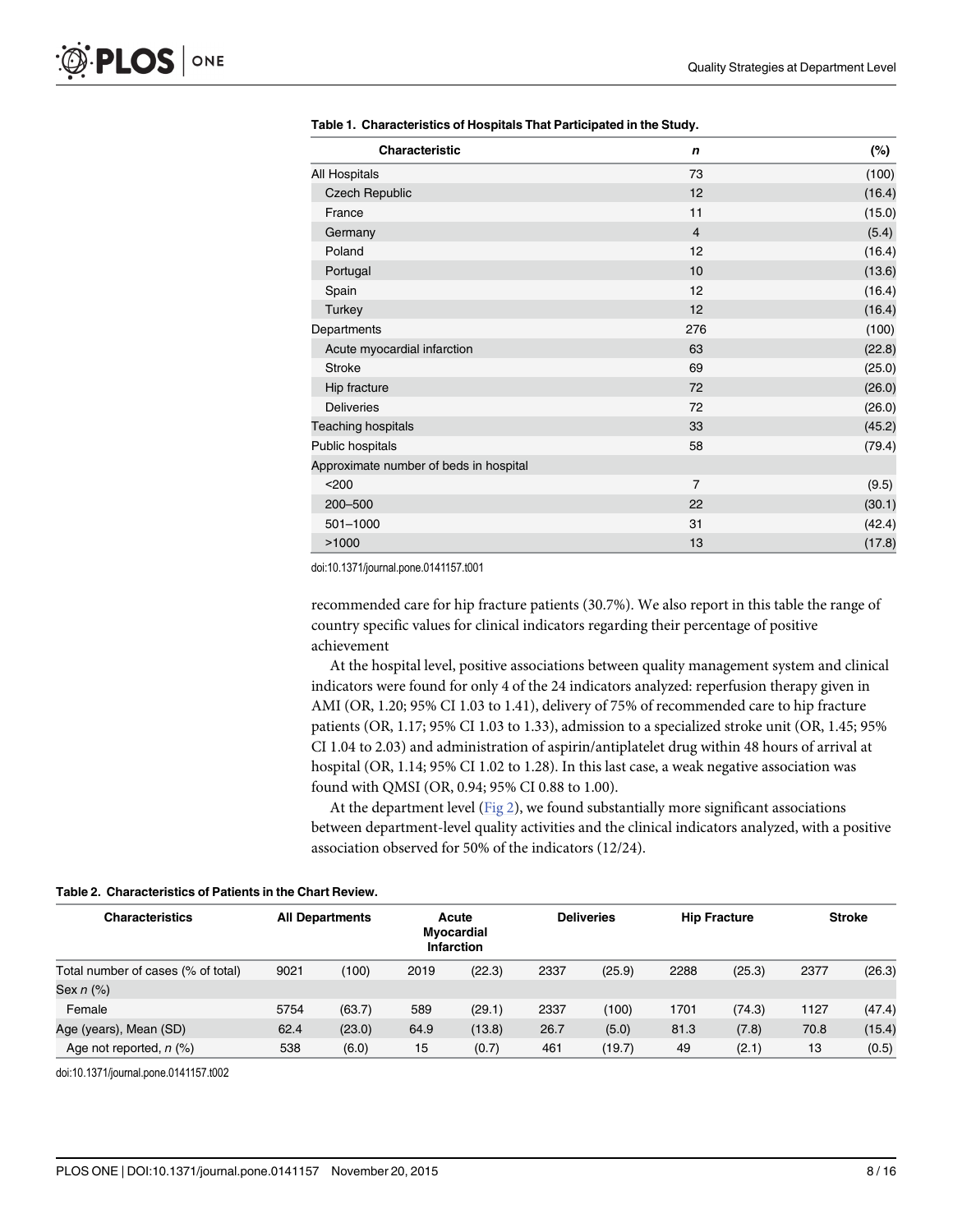|                                                                             | All<br><b>Departments</b> |       | Acute<br><b>Myocardial</b><br><b>Infarction</b> |       | <b>Deliveries</b>  |       | <b>Hip fracture</b> |       | <b>Stroke</b>             |       |
|-----------------------------------------------------------------------------|---------------------------|-------|-------------------------------------------------|-------|--------------------|-------|---------------------|-------|---------------------------|-------|
|                                                                             | <b>Mean</b><br>$(0-10)$   | (SD)  | Mean<br>$(0 - 10)$                              | (SD)  | Mean<br>$(0 - 10)$ | (SD)  | Mean<br>$(0 - 10)$  | (SD)  | <b>Mean</b><br>$(0 - 10)$ | (SD)  |
| Predictors (level)<br>$(scale range = 0-10)$                                |                           |       |                                                 |       |                    |       |                     |       |                           |       |
| Quality<br>Management<br><b>Systems Index</b><br>(hospital level)           | 7.2                       | (1.5) |                                                 |       |                    |       |                     |       |                           |       |
| Quality<br>Management<br>Compliance Index<br>(hospital level)               | 6.4                       | (1.9) |                                                 |       |                    |       |                     |       |                           |       |
| <b>Clinical Quality</b><br>Implementation Index<br>(hospital level)         | 5.9                       | (2.1) |                                                 |       |                    |       |                     |       |                           |       |
| Specialized<br><b>Expertise and</b><br>Responsibility<br>(department level) |                           |       | 6.5                                             | (3.0) | 6.8                | (2.7) | 5.5                 | (2.2) | 6.8                       | (3.0) |
| Evidence-Based<br>Organization of<br>Departments<br>(department level)      |                           |       | 8.0                                             | (2.2) | 9.3                | (0.7) | 5.8                 | (2.7) | 7.5                       | (2.2) |
| <b>Patient Safety</b><br><b>Strategies</b><br>(department level)            |                           |       | 6.5                                             | (1.2) | 6.8                | (1.5) | 6.3                 | (1.2) | 6.3                       | (1.5) |
| <b>Clinical Review</b><br>(department level)                                |                           |       | 5.5                                             | (3.5) | 6.0                | (3.5) | 3.8                 | (3.2) | 4.8                       | (3.5) |

<span id="page-8-0"></span>[Table 3.](#page-6-0) Descriptive Statistics for Hospital- and Department-Level Quality Management Measures.

doi:10.1371/journal.pone.0141157.t003

We also observed positive associations for a majority of the single indicators (5/6 indicators in AMI and 3/5 in stroke). Negative associations only were observed for one quality measure for 1 of 4 indicators for both deliveries and hip fracture. The percentage of positive associations between quality management systems and clinical indicators was substantially greater for indicators with level A evidence (7/10). Full table on the Association Between Hospital-Level Quality Measures and Clinical Practice Indicators is provided in Table A in [S1 File;](#page-12-0) and full table on Association Between Department-Level Quality Measures (SER, PSS, and CR) and Clinical Practice Indicators in 4 Departments is provided in Table B in [S2 File,](#page-13-0) both in the Supported Information files.

### **Discussion**

Our study is the largest of its kind in Europe to examine the impact of quality management on clinical practice. The results demonstrate wide variations in the implementation of hospitaland department-level quality management systems and in performance assessed by clinical practice indicators. Mean compliance with clinical practice indicators was 76.3%, demonstrating substantial room for improvement in EU hospitals. Previous studies have found similar variations in clinical practice based on the analysis of care received by both the general population [[31](#page-15-0)–[32\]](#page-15-0) and hospitalized patients in different countries [[33](#page-15-0)]. Our results for AMI were similar to average accomplishment rates reported by the GRACE study, a cohort study of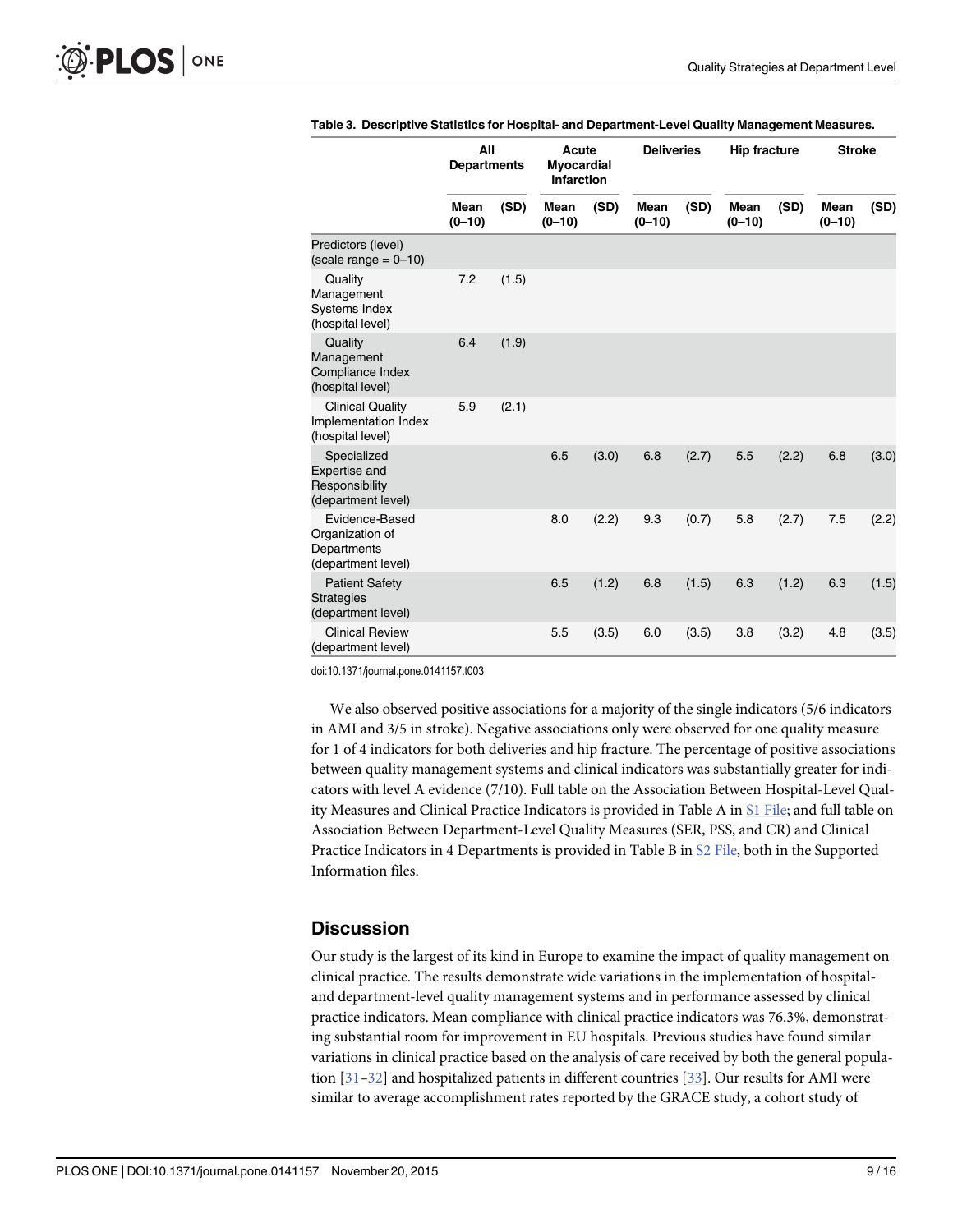#### <span id="page-9-0"></span>[Table 4.](#page-6-0) Descriptive Statistics for Clinical practice Indicators (\* ).

| <b>CLINICAL practice indicators</b>                                                                                                                                     | <b>Total</b><br>Applicable<br>Cases | Yes<br>(%) | 95% CI |               | Country<br>Range <sup>1</sup> | Level of<br>evidence     | <b>Source</b>                        |
|-------------------------------------------------------------------------------------------------------------------------------------------------------------------------|-------------------------------------|------------|--------|---------------|-------------------------------|--------------------------|--------------------------------------|
| AMI ( $N = 2019$ )                                                                                                                                                      |                                     |            |        |               |                               |                          |                                      |
| Reperfusion therapy given                                                                                                                                               | 1998                                | 1588       | (79.5) | 77.7-81.3     | 67.0 - 93.6                   |                          |                                      |
| Reperfusion therapy given on time (fibrinolytic agent<br>administered within 75 min of hospital arrival or Primary<br>percutaneous coronary intervention within 90 min) | 1416                                | 566        | (40.0) | $37.4 - 42.5$ | 26.6-53.9                     | A and A/B                | <b>AHRQ</b>                          |
| Anti-platelet prescribed (or contraindicated) at<br>discharge                                                                                                           | 1809                                | 1767       | (97.7) | 97.0-98.4     | $91.1 - 100$                  | A                        | <b>AHRQ</b>                          |
| Beta blocker prescribed (or contraindicated) at<br>discharge                                                                                                            | 1796                                | 1605       | (89.4) | 87.9-90.8     | $83.1 - 95.0$                 | Α                        | <b>AHRQ</b>                          |
| Statin prescribed (or contraindicated) at discharge                                                                                                                     | 1798                                | 1632       | (90.8) | 89.4-92.1     | $80.5 - 96.1$                 | A                        | <b>AHRQ</b>                          |
| ACE inhibitor prescribed (or contraindicated)at<br>discharge                                                                                                            | 1765                                | 1502       | (85.1) | 83.4-86.8     | 78.4-92.8                     | Α                        | <b>AHRQ</b>                          |
| Appropriate medications (anti-platelet, beta blocker,<br>statin and ACE inhibitor) prescribed (or<br>contraindicated) at discharge                                      | 1778                                | 1301       | (73.2) | $71.1 - 75.2$ | $61.5 - 86.8$                 |                          |                                      |
| Deliveries ( $N = 2337$ )                                                                                                                                               |                                     |            |        |               |                               |                          |                                      |
| Blood transfusion related to vaginal birth                                                                                                                              | 1735                                | 23         | (1.3)  | $0.8 - 1.9$   | $0.6 - 1.8$                   | B                        | The Danish<br>Clinical<br>Registries |
| Acute C-section                                                                                                                                                         | 2018                                | 132        | (6.5)  | $5.5 - 7.6$   | $2.3 - 14.3$                  | $\overline{\phantom{0}}$ |                                      |
| Vaginal delivery with instrumentation                                                                                                                                   | 1893                                | 244        | (12.9) | $11.4 - 14.4$ | $0.6 - 24.7$                  | B                        | <b>OECD</b>                          |
| Cases with 3rd or 4th degree laceration                                                                                                                                 | 2196                                | 65         | (3.0)  | $2.3 - 3.7$   | $0.2 - 6.3$                   | B                        | <b>OECD</b>                          |
| Adverse birth outcome (child): Apgar score below 7 at 5<br>minutes                                                                                                      | 2118                                | 24         | (1.1)  | $0.7 - 1.6$   | $0.3 - 2.6$                   | B                        | The Danish<br>Clinical<br>Registries |
| Birth with complications (at least one of above<br>indicators positive)                                                                                                 | 1706                                | 431        | (25.3) | $23.2 - 27.3$ | $7.3 - 42.8$                  |                          |                                      |
| Hip fracture ( $N = 2288$ )                                                                                                                                             |                                     |            |        |               |                               |                          |                                      |
| Prophylactic antibiotic within 60 minutes prior to<br>surgical incision                                                                                                 | 1400                                | 984        | (70.3) | 67.9-72.7     | 48.5-90.2                     | Α                        | <b>RAND</b>                          |
| Prophylactic thrombolytic treatment received on same<br>day as admission                                                                                                | 2196                                | 1532       | (69.8) | 67.8-71.7     | $33.2 - 84.6$                 | A                        | <b>RAND</b>                          |
| Patient mobilized within 24 hours after surgery                                                                                                                         | 1659                                | 708        | (42.7) | $40.3 - 45.1$ | $26.0 - 85.6$                 | B                        | The Danish<br>Clinical<br>Registries |
| Patient with in-hospital surgical waiting time of <48<br>hours (or <2 days if time not provided)                                                                        | 2253                                | 1248       | (55.4) | 53.3 - 57.5   | $35.2 - 84.4$                 | C                        | <b>OECD</b>                          |
| % of recommended care per case                                                                                                                                          | 2288                                |            |        |               |                               |                          |                                      |
| No recommended care given                                                                                                                                               |                                     | 150        | (6.6)  | $5.5 - 7.6$   | $1.2 - 23.7$                  |                          |                                      |
| 25% of recommended care given                                                                                                                                           |                                     | 640        | (28.0) | $26.1 - 29.8$ | $10.4 - 44.0$                 |                          |                                      |
| 50% of recommended care given                                                                                                                                           |                                     | 796        | (34.8) | 32.8-36.7     | $23.7 - 44.7$                 |                          |                                      |
| 75% of recommended care given                                                                                                                                           |                                     | 568        | (24.8) | $23.1 - 26.6$ | 14.4-44.2                     |                          |                                      |
| 100% of recommended care given                                                                                                                                          |                                     | 134        | (5.9)  | $4.9 - 6.8$   | $0 - 18.1$                    |                          |                                      |
| Stroke (N = 2377)                                                                                                                                                       |                                     |            |        |               |                               |                          |                                      |
| Admitted directly to specialized stroke unit                                                                                                                            | 2273                                | 1013       | (44.6) | 42.5-46.6     | $5.1 - 81.4$                  | A                        | The Danish<br>Clinical<br>Registries |
| Admitted to specialized stroke unit ≤24 hrs after<br>hospital arrival                                                                                                   | 2261                                | 1142       | (50.5) | 48.5-52.6     | 14.5-89.0                     | Α                        | The Danish<br>Clinical<br>Registries |

(Continued)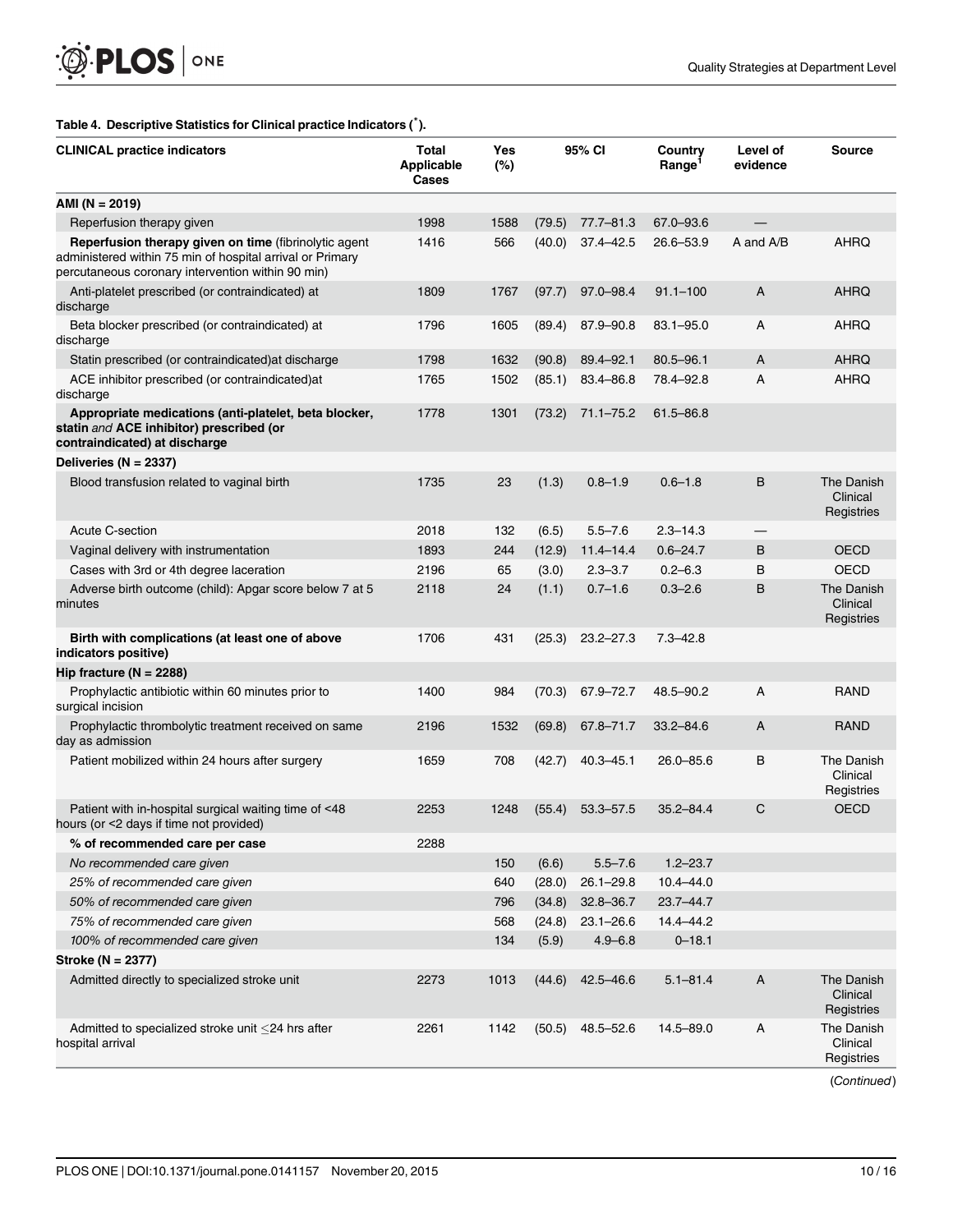#### <span id="page-10-0"></span>Table 4. (Continued)

| <b>CLINICAL practice indicators</b>                                                                                                             | Total<br>Applicable<br>Cases | Yes<br>(%) | 95% CI |               | Country<br>Range <sup>'</sup> | Level of<br>evidence | <b>Source</b>                        |
|-------------------------------------------------------------------------------------------------------------------------------------------------|------------------------------|------------|--------|---------------|-------------------------------|----------------------|--------------------------------------|
| Treated with aspirin/antiplatelet $\leq$ 48 hrs after hospital<br>arrival                                                                       | 2076                         | 1948       | (93.8) | $92.8 - 94.9$ | 88.0-96.8                     | A                    | The Danish<br>Clinical<br>Registries |
| CT OR MRI $<$ 24 hrs after hospital arrival                                                                                                     | 2249                         | 2128       | (94.6) | 93.7-95.6     | 83.9-97.6                     | D                    | The Danish<br>Clinical<br>Registries |
| Patient mobilized within 48 hours or 2 days after<br>admission                                                                                  | 1617                         | 1228       | (75.9) | 73.9-78.0     | $51.4 - 89.9$                 | C/D                  | The Danish<br>Clinical<br>Registries |
| Appropriate Stroke management (antiplatelet<br>inhibitor within 48 hours, CT or MRI performed within<br>24 hours and mobilized within 48 hours) | 1745                         | 1012       | (58.0) | 55.7-60.3     | $35.8 - 82.7$                 |                      |                                      |
| <sup>1</sup> Range of country-specific values for % Yes                                                                                         |                              |            |        |               |                               |                      |                                      |

(\*) In bold the aggregate measures for each condition

doi:10.1371/journal.pone.0141157.t004

outcomes for 9557 hospitalized patients with an acute coronary syndrome for the 2001–2007 period, but lower than the rates reported for 2007 [\[34\]](#page-15-0). This discrepancy could be linked to methodological differences, since the 2007 study was based on self-reporting by hospitals. Our study adds to the body of knowledge on variations in clinical practice by shedding light on associations between the implementation of quality management strategies and performance in clinical practice.

We found limited and weak associations between hospital-level quality management implementation and clinical indicators for all 4 conditions analyzed, but strong and clinically relevant associations for department-level quality management and clinical indicators for AMI and stroke. The observed effects remained strong and robust for both conditions after formal sensitivity analysis for uncontrolled confounding, selection bias, and measurement error using modern bias modeling methods [\[35](#page-15-0)–[38\]](#page-15-0) (results available from authors upon request). Reasons for the observed higher effectiveness of department quality activities could be linked to their proximity to the patient-provider interaction. Quality activities carried out close to the clinical decision level appear to have a greater impact on the implementation of evidence-based processes, leading to better clinical practice.

Our findings raise questions about the effectiveness of current quality efforts widely implemented in hospitals in high-income countries. Hospital programs should provide both methodological guidelines and support to departments to guide the design of quality programs, while continuing to focus on overall hospital responsibilities, such as policies, overall monitoring, and infection control.

Despite the recommendations of Shortell et al [\[39](#page-15-0)] in a study published over 15 years ago, hospital quality research is still largely focused on the impact of management at the hospital level. In a systematic review by Hearld et al in 2008 [[40](#page-15-0)], over two-thirds of studies analyzed focused on hospital-level relationships, and in a recent literature review by our team  $[14]$  $[14]$ , we found only 1 article that focused on quality management systems at the department level [[41](#page-15-0)]. This predominant focus on hospital-level management systems is at odds with the increasing evidence that microsystems management has an important impact on clinical behavior and outcomes  $[42-44]$  $[42-44]$  $[42-44]$  $[42-44]$  $[42-44]$ , with bottom-up organizational and clinical interventions applied in the front line appearing to lead to better results.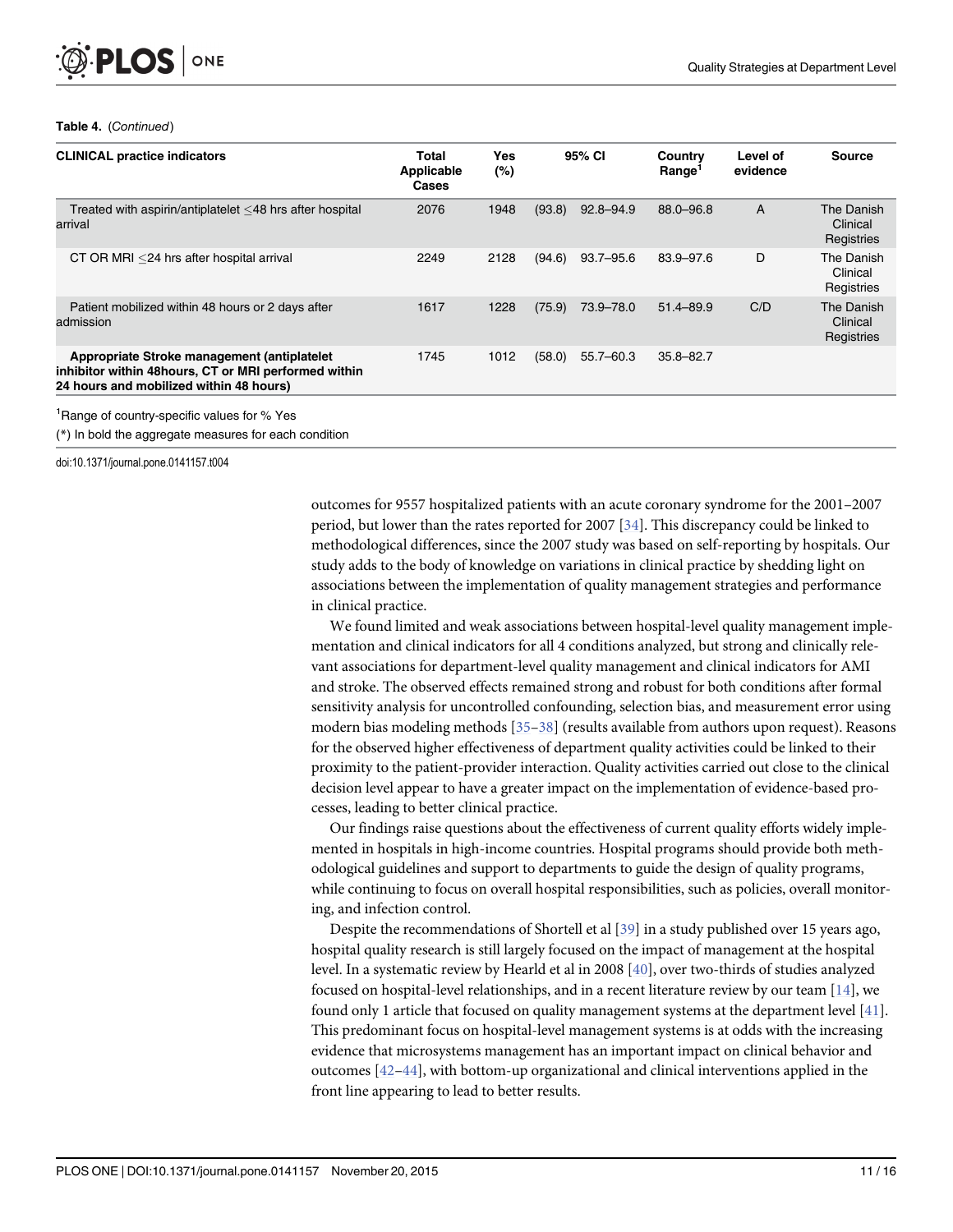<span id="page-11-0"></span>



[Fig 2. C](#page-7-0)lustered forest plot showing associations (OR and 95% CI) between department quality and clinical practice indicators, with level of evidence shown in brackets. Clustered forest plot showing associations (OR and 95% CI) between department quality and clinical practice indicators, with level of evidence shown in brackets. (1) SER = Specialized expertise and responsibility; (2) EBOP = Evidence-based organization of pathways (EBOP); (3) = Patient Safety Strategies (PSS); (4) = Clinical Review.

doi:10.1371/journal.pone.0141157.g002

Why department-level quality measures seem to be more strongly associated with clinical indicators in the 2 medical pathways than in the surgical pathways could be linked to the type of care provided in these departments and/or to issues related to professional culture and practice, supporting the view that hospitals are loosely coupled systems whose components have limited or no knowledge of each other's practices, resulting in little mutual influence and weak relationships [[45](#page-15-0)–[46](#page-15-0)]. This loosely coupled structure could be due to the tendency of hospitals to differentiate into subsystems with their own "laws" Top-down governance in hospitals seems to increasingly losing force with the enhancement of professional autonomy by the use of specific clinical practice guidelines that governs the organization of labor at the departmental level.

The above differences, however, could also be linked to the level of evidence of the indicators chosen and the adoption of evidence-based recommendations by departments  $[47-49]$  $[47-49]$  $[47-49]$  $[47-49]$ . In our study, positive associations were found between quality management activities at the department level for almost all indicators supported by level A evidence (7/10), which mostly applied to medical conditions. Furthermore, more and better-quality evidence is currently available for AMI and stroke than for vaginal deliveries and hip fracture surgery.

The findings of our study could also have an important impact on the organization of clinical departments. To evaluate the quality of activities at the department level, we choose 3 measures that were common to all departments (allocation of clinical responsibilities, implementation of patient safety strategies, and clinical review activities) and 1 specific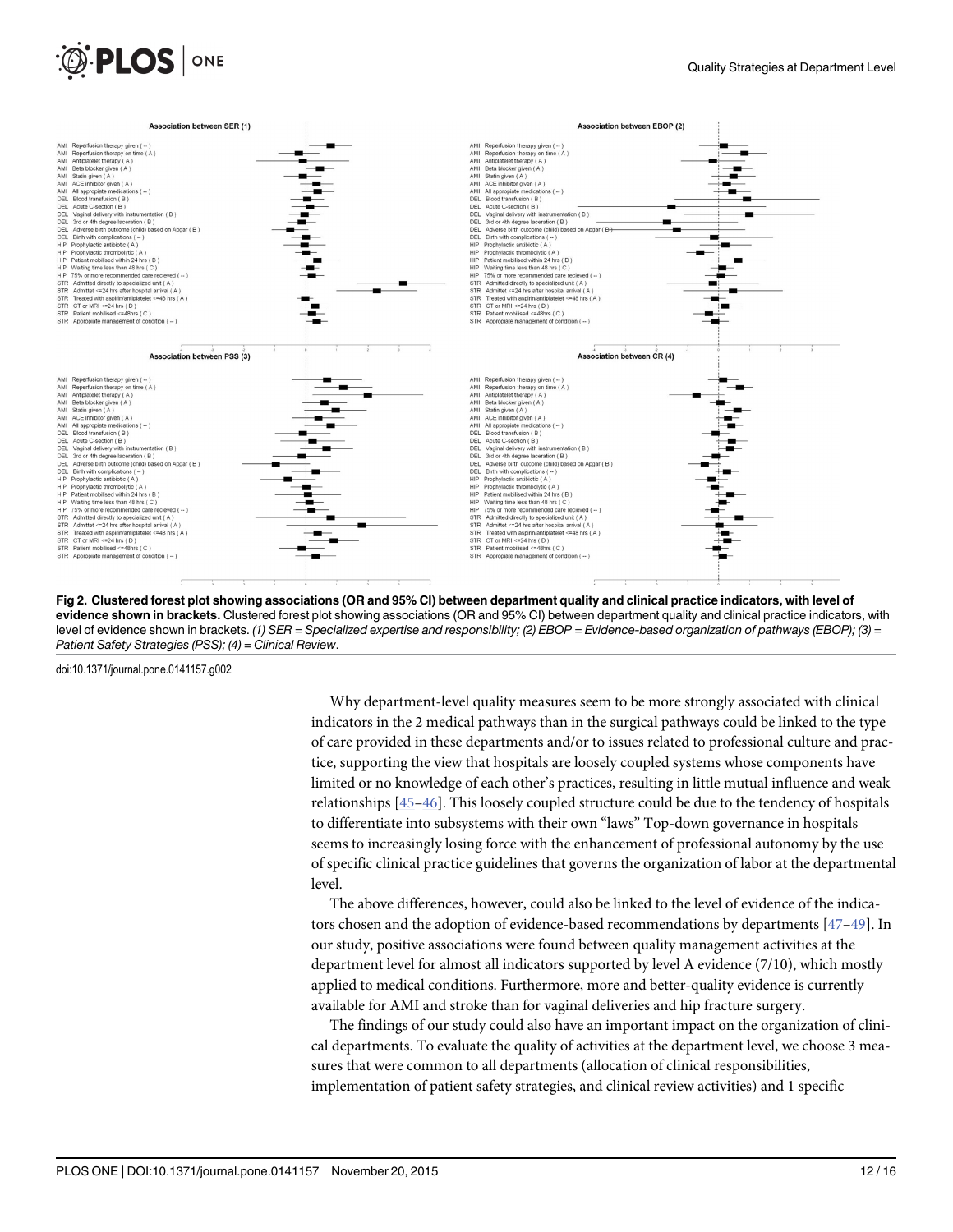<span id="page-12-0"></span>measure (evidence-based organization of pathway), which while distinct for each condition, had the same structure in terms of patient flow (admittance, acute care, rehabilitation [if appropriate], and discharge). These 4 department-level quality measures seem to be associated with clinical practice indicators in AMI and stroke. Further studies are needed to investigate whether implementation of the above quality activities could be used to develop best practice recommendations applicable across hospital departments. If this were possible, a quality model for clinical departments combining department responsibilities, evidence-based organization, patient safety strategies, and quality review (audit and feedback) could be drawn up to provide guidance for clinical leaders when designing the organization of their departments.

### Limitations of the Study

This study has a number of limitations that need to be highlighted. First, we cannot draw conclusions on causality due to the cross-sectional nature of the study. Second, the medical records analyzed may have been more complete and comprehensive in some countries than in others [\[18](#page-14-0)]. Third, differences could be found in countries regarding regulatory requirements, national standards for quality, public reporting policies or other characteristics of the national health systems. We addressed this possible shortcoming by using a DAG to control for confounding in the development of our statistical models, incorporating theory and knowledge derived from previous research. We were therefore able to adjust for different country and hospitals characteristics in ways that allowed us to address competing explanations and plausible (non)causal associations, while minimizing sources of bias. We also used random-intercept mixed modeling with fixed effects to account for contextual features shared by hospitals within countries and for effects due to between-country differences. Further research and detailed measurements will be needed to tease out which specific characteristics might explain and modify between country variations. Other contextual factors from external and internal environment will need further studies in the future". Another limitation is related to the hospital sampling strategy employed. Although sampling was random, generalization to participating countries and hospitals was limited because of possible self-selection by the hospitals that participated in the project. This is reflected in the different acceptance rates seen across the 7 countries analyzed. The reasons given for not participating in the study by hospitals in the countries with the lowest participation rates were related mainly to research fatigue, burnout with regard to quality management issues, time constraints, and competing interests with regard to efficiency and productivity targets. Additional limitations include the inclusion of multiple hypothesis tests, which, due to insufficient sample sizes, were not corrected for in our statistical analyses. Thus, the statistically significant relationships identified should be interpreted with caution.

### **Conclusions**

This study demonstrates significant gaps between evidence and practice for 4 common clinical conditions in a large sample of European hospitals. Our findings suggest that the implementation of department-level quality strategies is significantly associated with good clinical practice. Further research should aim to develop clinically relevant quality standards for hospital departments, as these appear to be more effective than the current widespread investment in generic, hospital-wide quality management systems.

### Supporting Information

[S1 File.](http://www.plosone.org/article/fetchSingleRepresentation.action?uri=info:doi/10.1371/journal.pone.0141157.s001) (Table A). (DOCX)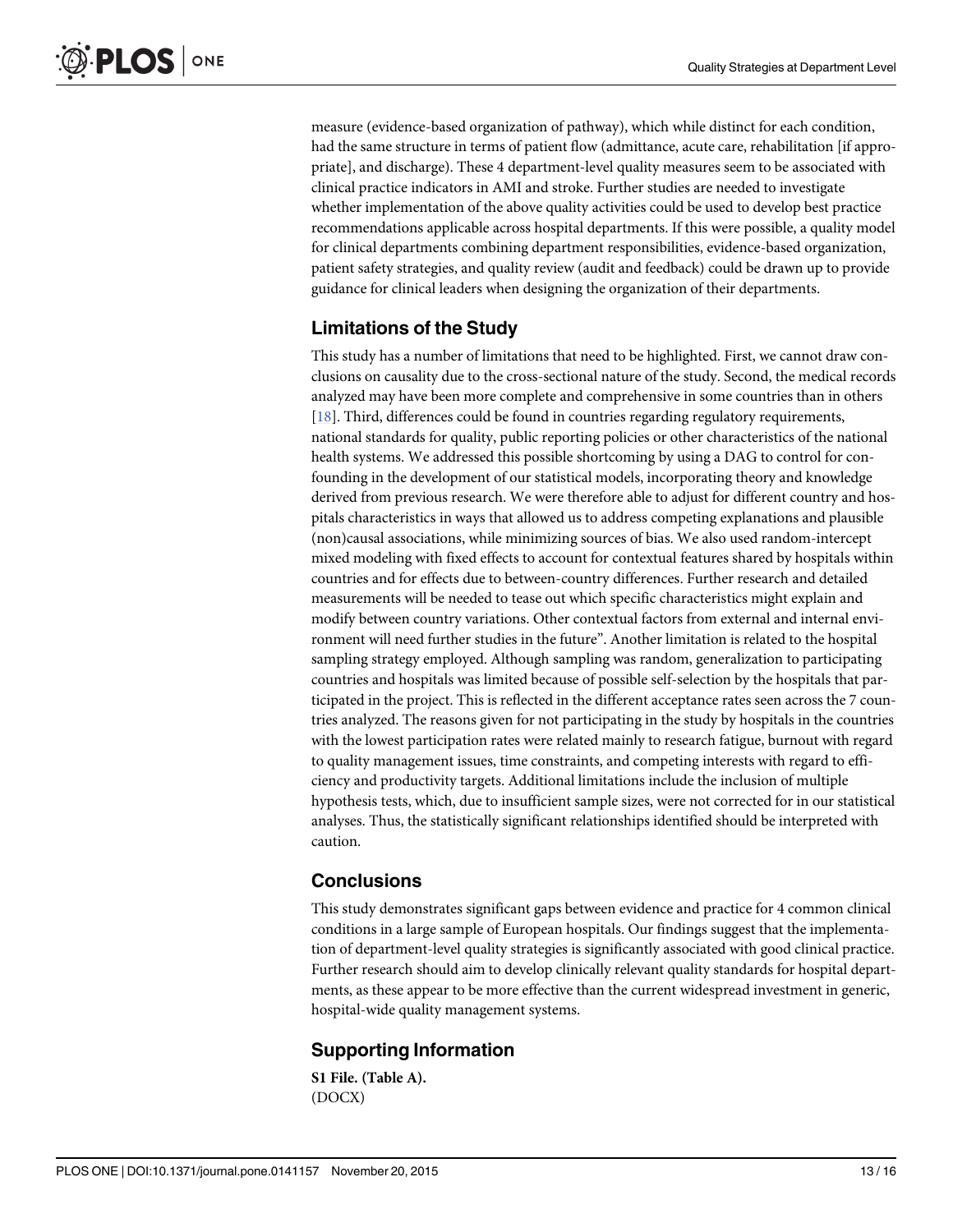<span id="page-13-0"></span>[S2 File.](http://www.plosone.org/article/fetchSingleRepresentation.action?uri=info:doi/10.1371/journal.pone.0141157.s002) (Table B). (DOCX)

### Acknowledgments

We would like to thank Nuria Mora for her help in calculating and drawing  $Fig 2$  and Anne Murray for her revision of the language in the final English version of the text. (\*) The DUQuE Project Consortium comprises N. Klazinga, D. S. Kringos, M.J.M.H. Lombarts, and T. Plochg (Academic Medical Centre—AMC, University of Amsterdam, The Netherlands); M.A. Lopez, M. Secanell, R. Sunol, and P. Vallejo (Avedis Donabedian University Institute-Universitat Autónoma de Barcelona FAD, Red de investigación en servicios de salud en enfermedades crónicas REDISSEC, Spain); P. D. Bartels and S. Kristensen (Central Denmark Region and Center for Healthcare Improvements, Aalborg University, Denmark); P.Michel. and F. Saillour-Glenisson (Comité de la Coordination de l'Evaluation Clinique et de la Qualité en Aquitaine, France); F.V. (Czech Accreditation Committee, Czech Republic); M. Car, S. Jones, and E. Klaus (Dr Foster Intelligence—DFI, UK); S. Bottaro and P. Garel (European Hospital and Healthcare Federation-HOPE, Belgium); M. Saluvan (Hacettepe University, Turkey); C. Bruneau and A. Depaigne-Loth (Haute Autorité de la Santé-HAS, France); C.D. Shaw. (University of New South Wales, Australia); A. Hammer, O. Ommen, and H. Pfaff (Institute of Medical Sociology, Health Services Research and Rehabilitation Science, University of Cologne-IMVR, Germany); O. Groene (London School of Hygiene and Tropical Medicine, UK); D. Botje and C. Wagner (The Netherlands Institute for Health Services Research—NIVEL, The Netherlands); H. Kutaj-Wasikowska and B. Kutriba (Polish Society for Quality Promotion in Health Care-TPJ, Poland); A. Escoval and A. Lívio (Portuguese Association for Hospital Development-APDH, Portugal); M. Eiras, M. Franca, and I. Leite (Portuguese Society for Quality in Health Care-SPQS, Portugal); F. Almeman, H. Kus, and K. Ozturk (Turkish Society for Quality Improvement in Healthcare-SKID, Turkey); R. Mannion (University of Birmingham, UK); O. A. Arah, M. DerSarkissian, C. A. Thompson, and A. Wang (University of California, Los Angeles— UCLA, USA); and A. Thompson (University of Edinburgh, UK).

### Author Contributions

Conceived and designed the experiments: RS CW OAA SK HP NK CAT AW MD PB PM OG. Analyzed the data: RS CW OAA SK HP NK CAT AW MD PB PM OG. Contributed reagents/ materials/analysis tools: RS CW OAA SK HP NK CAT AW MD PB PM OG. Wrote the paper: RS CW OAA SK HP NK CAT AW MD PB PM OG.

### References

- [1.](#page-1-0) Donabedian A. Evaluating the quality of medical care. 1966. Milbank Q 2005; 83:691–729. PMID: [16279964](http://www.ncbi.nlm.nih.gov/pubmed/16279964)
- 2. Berwick DM, James B, Coye MJ: Connections between quality measurement and improvement. Med Care 2003, 41:I30–8. PMID: [12544814](http://www.ncbi.nlm.nih.gov/pubmed/12544814)
- 3. Fisher ES, Wennberg DE, Stukel TA, Gottlieb DJ, Lucas FL, Pinder EL: The Implications of Regional Variations in Medicare Spending. Part 1: The Content, Quality, and Accessibility of Care. Annals of Internal Medicine 2003, 138:273–287. PMID: [12585825](http://www.ncbi.nlm.nih.gov/pubmed/12585825)
- [4.](#page-1-0) Fisher ES, Wennberg DE, Stukel TA, Gottlieb DJ, Lucas FL, Pinder EL: The Implications of Regional Variations in Medicare Spending. Part 2: Health Outcomes and Satisfaction with Care. Annals of Internal Medicine 2003, 138:288–298. PMID: [12585826](http://www.ncbi.nlm.nih.gov/pubmed/12585826)
- [5.](#page-1-0) Greenfield D, Braithwhite J: Health sector accreditation research: systematic review. Int J Qual Health Care 2008, 20:172–184. doi: [10.1093/intqhc/mzn005](http://dx.doi.org/10.1093/intqhc/mzn005) PMID: [18339666](http://www.ncbi.nlm.nih.gov/pubmed/18339666)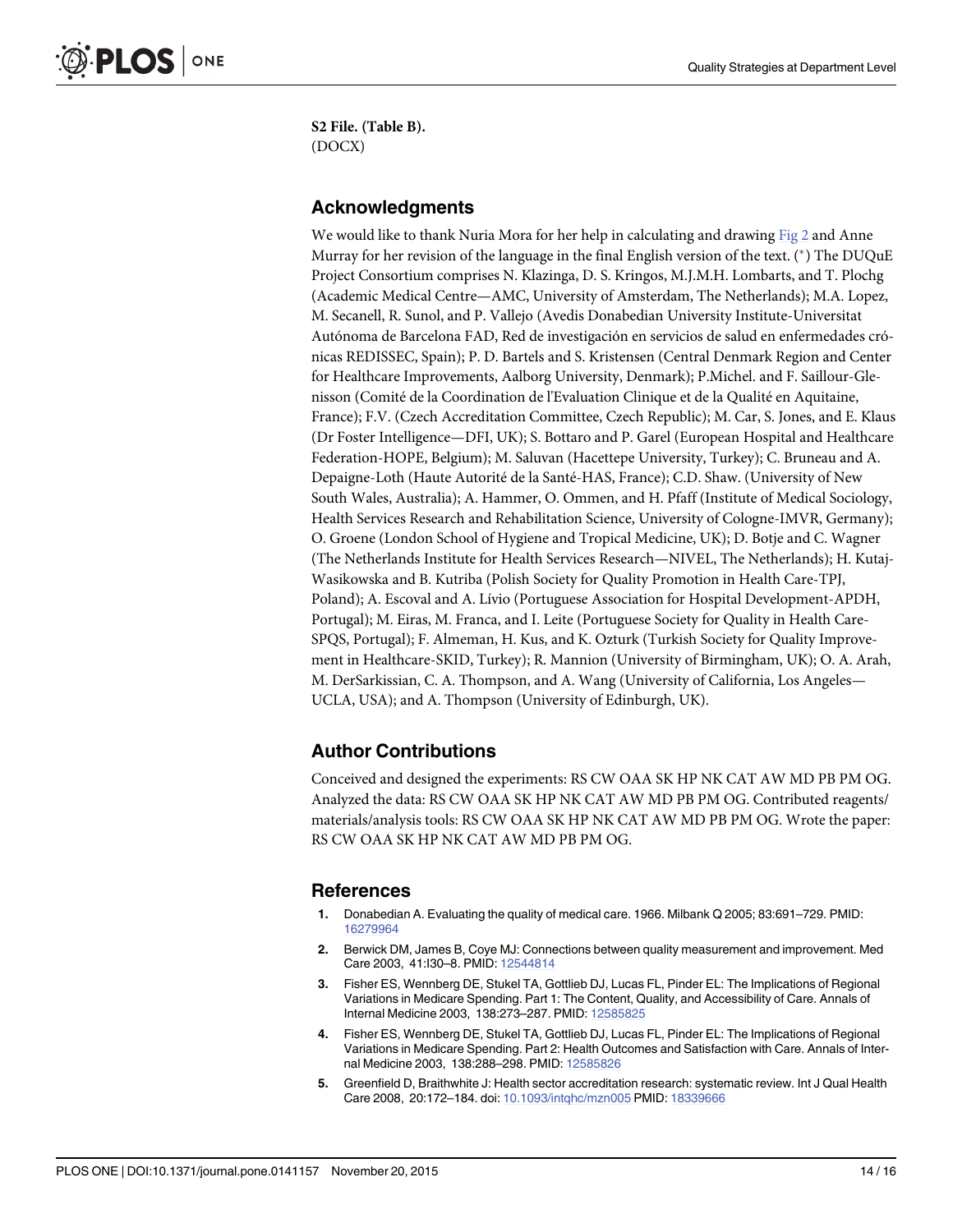- <span id="page-14-0"></span>[6.](#page-2-0) Cohen AB, Restuccia JD, Shwartz M, Drake JE, Kang R, Kralovec P, et al. D: A survey of hospital quality improvement activities.Med Care Res Rev 2008, 65:571–95. doi: [10.1177/1077558708318285](http://dx.doi.org/10.1177/1077558708318285) PMID: [18511811](http://www.ncbi.nlm.nih.gov/pubmed/18511811)
- 7. Wagner C, De Bakker DH, Groenewegen PP: A measuring instrument for evaluation of quality systems. Int J Qual Health Care 1999, 11:119–30. PMID: [10442842](http://www.ncbi.nlm.nih.gov/pubmed/10442842)
- 8. Weiner BJ, Alexander JA, Shortell SM, Baker LC, Becker M, Geppert JJ: Quality improvement implementation and hospital performance on quality indicators. Health Serv Res 2006, 41:307–34. PMID: [16584451](http://www.ncbi.nlm.nih.gov/pubmed/16584451)
- 9. Weiner BJ, Alexander JA, Baker LC, Shortell SM, Becker M: Quality improvement implementation and hospital performance on patient safety indicators. Med Care Res Rev 2006, 63:29–57. PMID: [16686072](http://www.ncbi.nlm.nih.gov/pubmed/16686072)
- 10. Alexander JA, Hearld LR. The science of quality improvement implementation: developing capacity to make a difference. Med Care. 2011; 49:S6–20. doi: [10.1097/MLR.0b013e3181e1709c](http://dx.doi.org/10.1097/MLR.0b013e3181e1709c) PMID: [20829724](http://www.ncbi.nlm.nih.gov/pubmed/20829724)
- [11.](#page-1-0) Makai P, Klazinga N, Wagner C, Boncz I, Gulacsi L: Quality management and patient safety: Survey results from 102 Hungarian hospitals. Health Policy 2008, 90:175–80.
- [12.](#page-1-0) Dückers M, Makai P, Vos L, Groenewegen P, Wagner C: Longitudinal analysis on the development of hospital quality management systems in the Netherlands. Int J Qual Health Care 2009, 21:330–40. doi: [10.1093/intqhc/mzp031](http://dx.doi.org/10.1093/intqhc/mzp031) PMID: [19689988](http://www.ncbi.nlm.nih.gov/pubmed/19689988)
- [13.](#page-2-0) Sunol R, Vallejo P, Thompson A, Lombarts MJMH, Shaw CD, Klazinga N. Impact of quality strategies on hospital outputs. Qual Saf. Heath Care 2009; 18:62–8.
- [14.](#page-2-0) Groene O, Botje D, Sunol R, Lopez MA, Wagner C. A systematic review of instruments that assess the implementation of hospital quality management systems. Int J Qual Health Care. 2013; 25(5):525–41. doi: [10.1093/intqhc/mzt058](http://dx.doi.org/10.1093/intqhc/mzt058) PMID: [23970437](http://www.ncbi.nlm.nih.gov/pubmed/23970437)
- [15.](#page-2-0) Macinati MS. The relationship between quality management systems and organizational performance in the Italian National Health Service. Health Policy 2008; 85:228–41. PMID: [17825941](http://www.ncbi.nlm.nih.gov/pubmed/17825941)
- [16.](#page-2-0) Wagner C, Groene O, Thompson CA, Dersarkissian M, Klazinga NS, Arah OA, et al. DUQuE quality management measures: associations between quality management at hospital and pathway levels. Int J Qual Health Care. 2014; 26(suppl\_1):66–73. doi: [10.1093/intqhc/mzu020](http://dx.doi.org/10.1093/intqhc/mzu020) PMID: [24615597](http://www.ncbi.nlm.nih.gov/pubmed/24615597)
- [17.](#page-2-0) Groene O, Klazinga NS, Wagner C, Arah OA, Thompson A, Bruneau C, et al. (2010). Investigating organizational quality improvement systems, patient empowerment, organizational culture, professional involvement and the quality of care in European hospitals: the "Deepening our Understanding of Quality Improvement in Europe (DUQuE)" project. BMC Health Services Research; 10(1), 281.
- [18.](#page-3-0) Secanell M, Groene O, Arah OA, Lopez MA, Kutryba B, Pfaff H, et al. Deepening our understanding of quality improvement in Europe (DUQuE): overview of a study of hospital quality management in seven countries. Int J Qual Health Care. 2014; 26(suppl\_1):5–15. doi: [10.1093/intqhc/mzu025](http://dx.doi.org/10.1093/intqhc/mzu025) PMID: [24671120](http://www.ncbi.nlm.nih.gov/pubmed/24671120)
- [19.](#page-4-0) Wagner C, Groene O, Thompson CA, Klazinga NS, Dersarkissian M, Arah OA, et al. Development and validation of an index to assess hospital quality management systems. Int J Qual Health Care. 2014; 26 (suppl\_1):16–26. doi: [10.1093/intqhc/mzu021](http://dx.doi.org/10.1093/intqhc/mzu021) PMID: [24618212](http://www.ncbi.nlm.nih.gov/pubmed/24618212)
- 20. Wagner C, Groene O, Dersarkissian M, Thompson CA, Klazinga NS, Arah OA, et al. The use of on-site visits to assess compliance and implementation of quality management at hospital level. Int J Qual Health Care. 2014; 26(suppl\_1):27–35. doi: [10.1093/intqhc/mzu026](http://dx.doi.org/10.1093/intqhc/mzu026) PMID: [24671121](http://www.ncbi.nlm.nih.gov/pubmed/24671121)
- [21.](#page-4-0) Wagner C, Thompson CA, Arah OA, Groene O, Klazinga NS, Dersarkissian M, et al. A checklist for patient safety rounds at the care pathway level. Int J Qual Health Care. 2014; 26(suppl\_1):36–46. doi: [10.1093/intqhc/mzu019](http://dx.doi.org/10.1093/intqhc/mzu019) PMID: [24615594](http://www.ncbi.nlm.nih.gov/pubmed/24615594)
- [22.](#page-4-0) NICE clinical guideline 68: diagnosis and initial management of acute stroke and transient ischaemic attack (TIA). <http://www.nice.org.uk/guidance/index.jsp?action=download&o=42264>
- 23. SIGN guideline 93: acute coronary syndromes. [www.sign.ac.uk/pdf/sign93.pdf](http://www.sign.ac.uk/pdf/sign93.pdf)
- 24. NICE clinical guideline 55: audit criteria for intrapartum care, 2007. [www.nice.org.uk/nicemedia/pdf/](http://www.nice.org.uk/nicemedia/pdf/CG55AuditCriteria.doc) [CG55AuditCriteria.doc](http://www.nice.org.uk/nicemedia/pdf/CG55AuditCriteria.doc)
- 25. SIGN guideline 56: prevention and management of hip fracture on older people. [http://www.sign.ac.uk/](http://www.sign.ac.uk/pdf/sign111.pdf) [pdf/sign111.pdf](http://www.sign.ac.uk/pdf/sign111.pdf)
- [26.](#page-4-0) Sunol R, Wagner C, Arah OA, Shaw C, Kristensen S, Thompson CA, et al. Evidence-based organization and patient safety strategies in European hospitals. Int J Qual Health Care. 2014; 26(suppl\_1):47– 55. doi: [10.1093/intqhc/mzu016](http://dx.doi.org/10.1093/intqhc/mzu016) PMID: [24578501](http://www.ncbi.nlm.nih.gov/pubmed/24578501)
- [27.](#page-6-0) Pearl J. Causality: Models, Reasoning and Inference. Cambridge: Cambridge University Press; 2009.